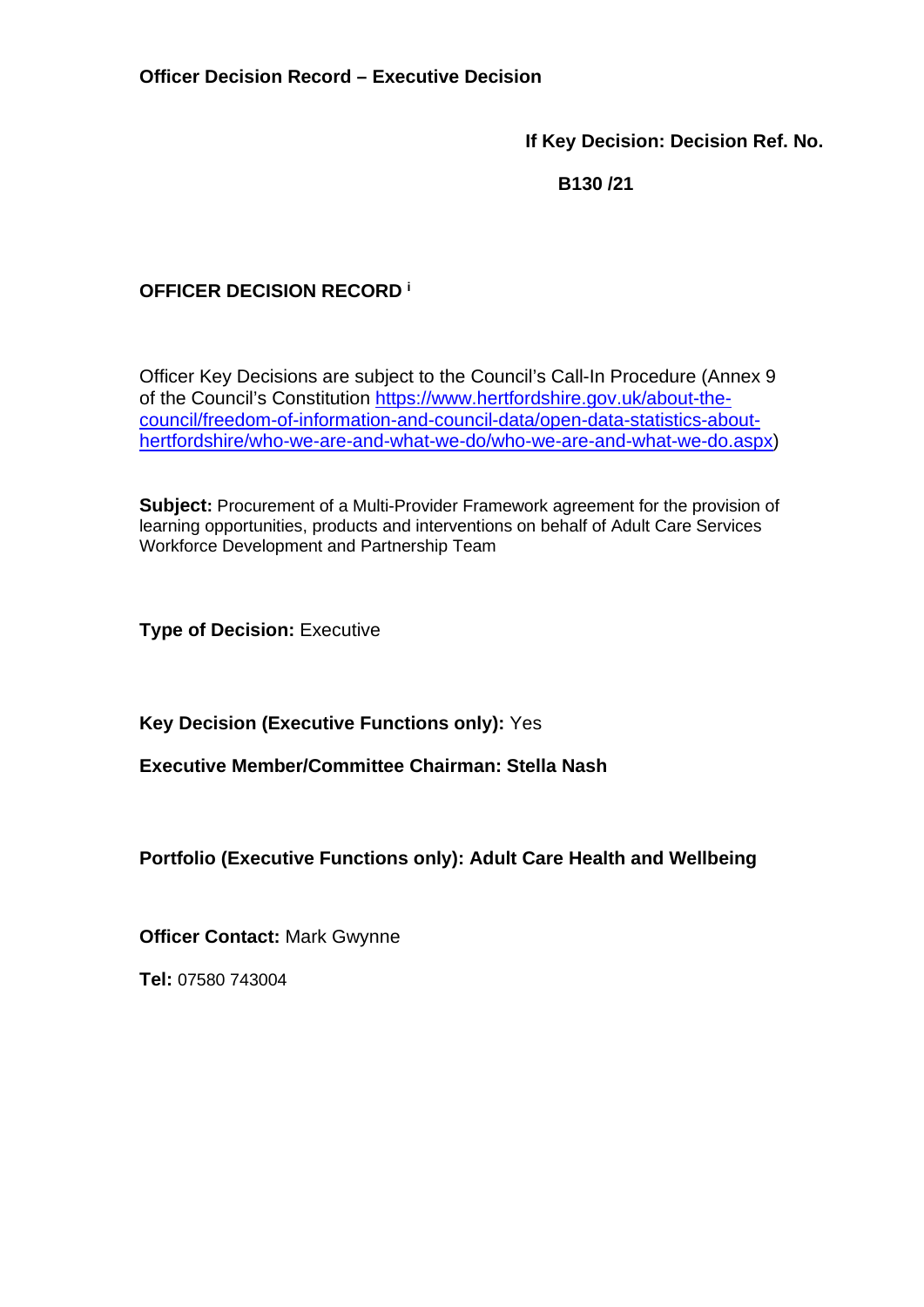#### 1. **Decision**

- 1.1 The Executive Director for Adult Care Services has determined that Annex A to this Decision Record should not be disclosed to the public as it contains exempt information as defined by Section 100 of the Local Government Act 1972, Schedule 12A, the public interest in maintaining the exemption outweighing the public interest in disclosing that information.
- 1.2 Subject to 1.1 above, awards the Framework Agreement for the provision of learning opportunities, products and interventions on behalf of the workforce development and partnership team to the preferred suppliers set out in Annex A and approves the signing of the Framework Agreement.

#### 2. **Reasons for the decision**

A procurement process has been carried out to award a Framework Agreement for the provision of learning opportunities, products and interventions on behalf of the workforce development and partnership team based on the most economically advantageous tender when evaluated against the following criteria:

 **Price 20% Quality 80%** 

#### 3. **Alternative options considered and rejected**

The Council issued an Invitation to Tender following a Contract Notice being placed under Find a Tender Service (FTS), the procurement was split into 13 separate Lots.

26 tenders were received in response to this Invitation to Tender and each was evaluated against a pre-disclosed robust set of evaluation criteria.

The successful tenders for each Lot achieved the highest score when evaluated against a pre-set evaluation criterion.

The name of the successful tenderers for each Lot is set out in Annex A.

Some thought was given to the potential for a procurement with a wider brief but discounted at this time due to time constraints and further investigation into areas / activities to be included

The proposed Training Framework has been procured on the basis of 'no guarantee of work' and therefore does not commit the council financially or to any activity that has not been through the correct mini competition process for each LOT. The Council is under no obligation to use any of the Training Providers on the framework and all activity can be suspended by the council at any time without penalty outside of any agreement made through mini competition.